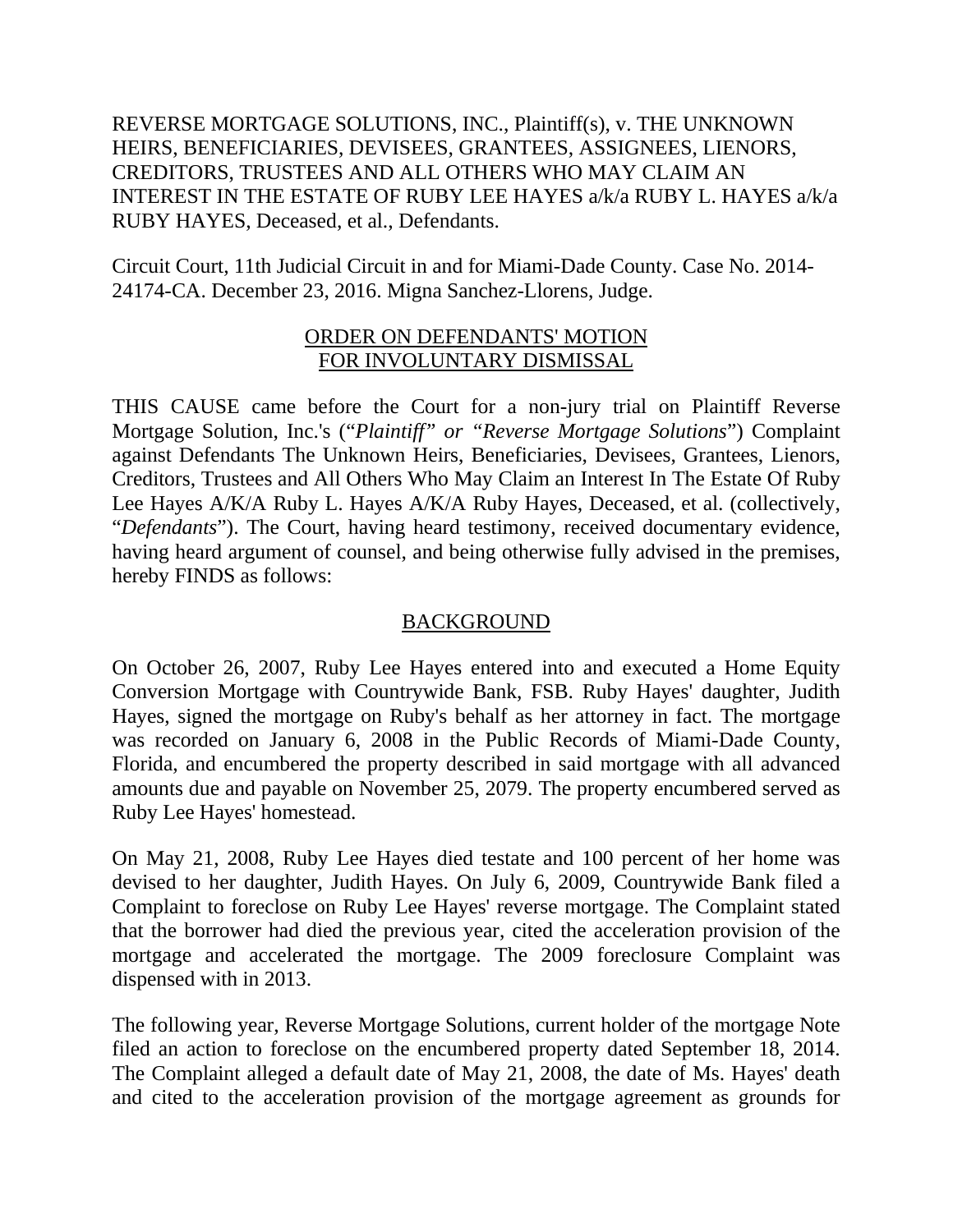accelerating the debt. Two years after the filing of the instant Complaint, Judith Hayes, the daughter and heir to the decedent, received an order from the Probate Circuit Court of Miami-Dade County granting homestead status of the real property inherited from the decedent on May 9, 2016.

Now, Reverse Mortgage Solutions asks the Court to direct foreclosure of the Mortgage and sale of the encumbered property to satisfy Ruby Lee Hayes' debt to Plaintiff. Judith Hayes seeks dismissal of the instant Complaint on grounds that this suit is barred by the five-year statute of limitations. Reverse Mortgage Solutions alleges that Judith Hayes does not have standing to assert a statute of limitations defense as such defense is personal in nature.

## LEGAL ANALYSIS

In Florida, "all persons materially interested, either legally or beneficially, in the subject-matter of a suit, must be made parties either as complainants or defendants, so that a complete decree may be made binding upon all parties." *Oakland Prop. Corp. v. Hogan*, 96 Fla. 40, 117 So. 846 (1928). "[A] court cannot properly adjudicate the matters involved in a suit when it appears necessary and indispensable parties to the proceeding. . .are not in some proper way actually or constructively before the court." *Id.* at 48. An indispensable party in a suit to foreclose a mortgage is "one who holds legal title to mortgaged property." *Davanzo v. Resolute Insurance Company*, 346 So. 2d 1227, 1228 (Fla. 3d DCA 1977). A defendant may not assert a statute of limitations defense if the defendant has no relation of privity with the party who has the defense. 51 Am. Jur. 2d § 56 (2016). However, "when there is privity between a person who could, if sued, plead the statute [of limitations] and the party offering to plead it, the latter may plead it to save his or her property. *Id*.

Florida statutes provide that an action to foreclose a mortgage must be filed within five years of the cause of action accruing. See  $\S$  95.11(2)(c), Florida Statutes (2016). "A cause of action accrues when the last element constituting the cause of action occurs." *Linares v. Universal Prop. & Cas. Ins. Co*., 141 So. 3d 719, 719 (Fla. 3d DCA 2014) [39 Fla. L. Weekly D1394].

Judith Hayes has standing to plead a statute of limitations defense in response to the foreclosure action because she is the legal titleholder of the encumbered property and is an heir to the deceased borrower. A decree and sale in a foreclosure suit has no legal effect if "the owner of the legal title of land covered by a mortgage is not a party." *Berlack v. Halle et ux*., 22 Fla. 236 (1886).

Judith Hayes was in privity with Ruby Lee Hayes as the sole heir of the encumbered property. In particular, Judith Hayes was devised 100 percent legal title of the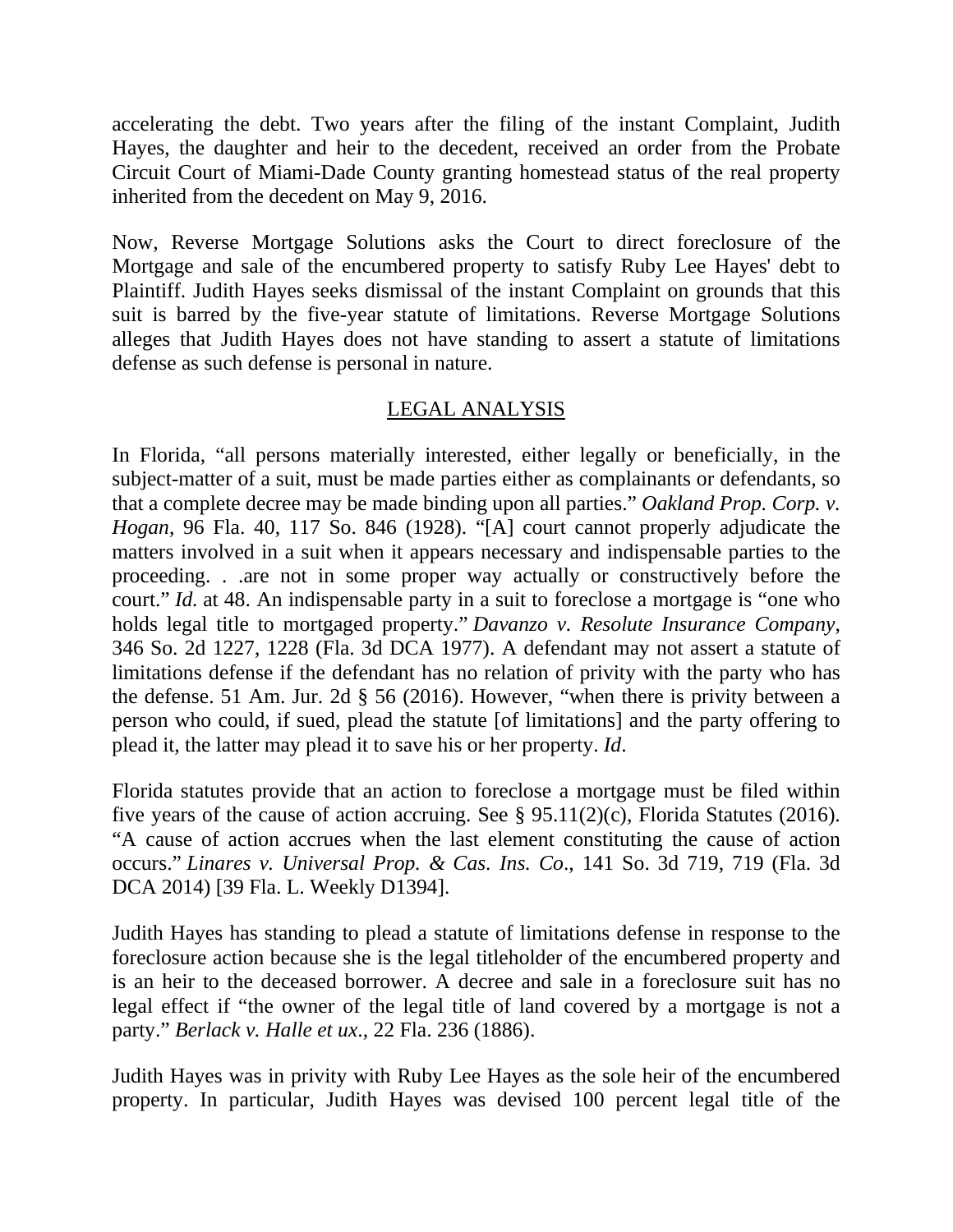deceased borrower's property and has a clear and compelling interest in the outcome of the foreclosure action. Furthermore, Judith Hayes was afforded the constitutional homestead exemption for the encumbered property: "ADJUDGED FURTHER that, as of the decedent's date of death, the Property was validly devised to and the constitutional exemption from the claims of decedent's creditors insured to the following persons: Judith Hayes." (Def.'s Mem. of Law Ex. D). Thus, because Judith Hayes was in privity with the deceased borrower, inherited the encumbered property and has a substantial interest in the outcome of the foreclosure action, she has established standing to assert a statute of limitations defense.

Reverse Mortgage Solutions filed its second foreclosure Complaint more than five years after the dismissal of the original foreclosure action. When a mortgage declares the entire indebtedness due upon default of certain of its provisions or within a reasonable time thereafter, the statute of limitations to a foreclosure claim begins to run immediately when the default takes place. § 95.11(2)(c), Fla. Stat. (2016).

Courts will examine the duration between foreclosure actions and the types of default that triggered those actions when determining whether a second foreclosure claim amounts to a statute of limitations violation. *See Singleton v. Greymar Assocs*., 882 So. 2d 1004 (Fla. 2004) [29 Fla. L. Weekly S481a]; *Deutsche Bank Tr. Co. Ams. v. Beauvais*, 188 So. 3d 938 (Fla. 3d DCA 2016) [41 Fla. L. Weekly D933b]. "While a foreclosure action and an acceleration of the balance due based upon the same default may bar a subsequent action on that default, an acceleration and foreclosure predicated upon subsequent and different defaults present a separate and distinct issue." *Singleton* at 1007. Additionally, the dismissal of a foreclosure action accelerating payment on one default does not bar a subsequent foreclosure action on a later default "if the subsequent default occurred within five years of the subsequent action." *Deutsche Bank Tr. Co. Ams*. at 944. The claimant in *Singleton* filed their initial foreclosure action against the defendant predicated on an alleged default that the mortgagors had failed to make payments due from September 1, 1999 to February 1, 2000. *Singleton*, at 1005. The initial action was dismissed with prejudice and claimants filed a subsequent action alleging a default that the mortgagors had failed to make payments from April 1, 2000, onward. *Id*. Despite the dismissal of the first suit, the court found that because the second foreclosure action alleged a subsequent and separate default from that alleged in the first foreclosure action, the doctrine of *res judicata* did not bar the second foreclosure action. *Id*. at 1008.

Reverse Mortgage Solutions second foreclosure Complaint is barred by the statute of limitations as the incident of default was the same in both Complaints (Ruby Lee Hayes' death), and the second Complaint was filed more than five years after the initial Complaint.